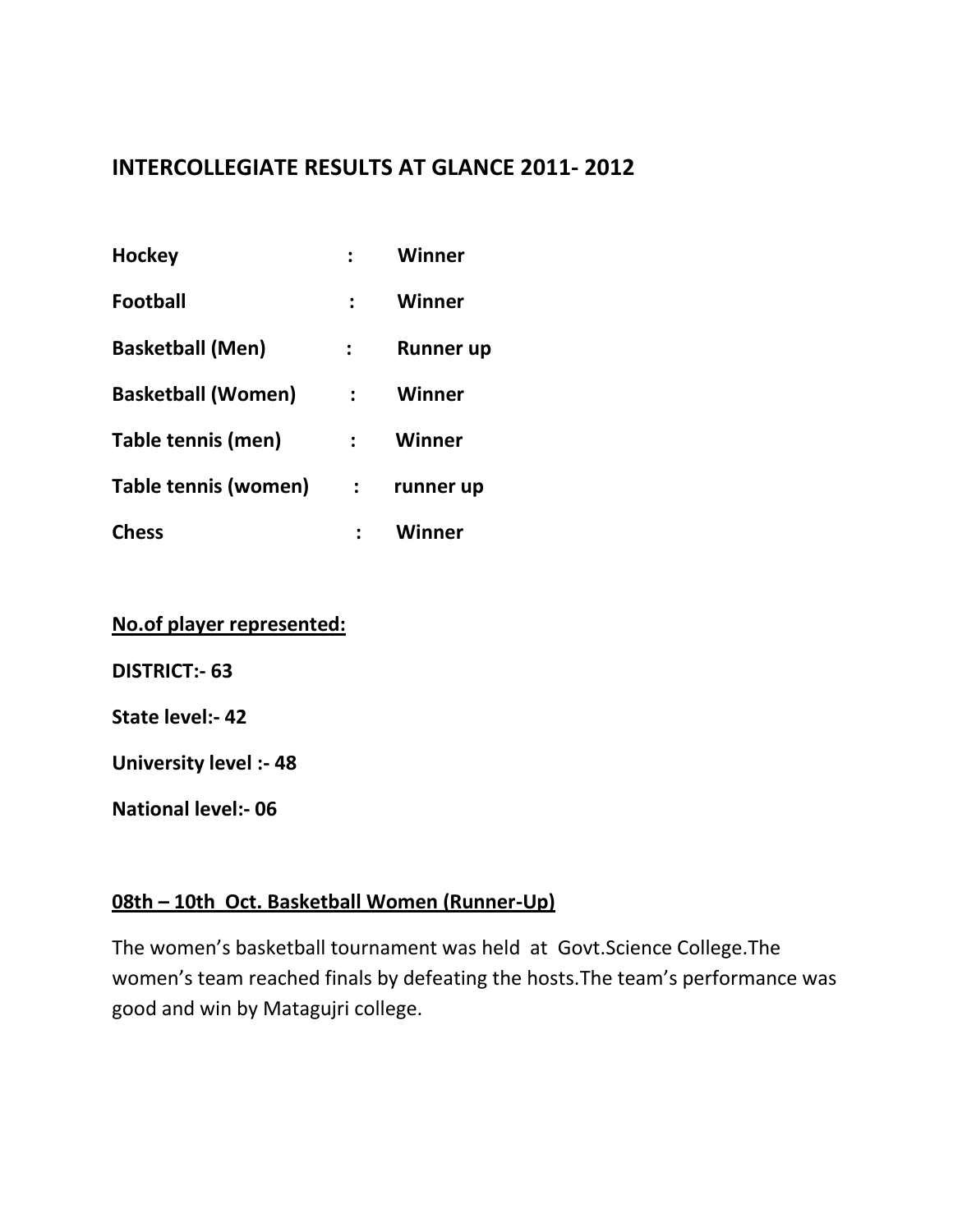#### **21st -23rd Oct. Chess (Winner)**

Inter collegiate chess tournament was conducted at Hitkarini Mahila Mahavidhyalaya college. The performance of the team was excellent and we secured first position against Govt Science COLLEGE..

#### **22nd -24th Dec. Basketball Men (Runner up)**

Basketball has always been a favourite sport of st.aloysious . The men's team performed excellent and came up as runner up .The finals were played against G.S.college.

#### **10th – 12th Sept Football men (Winner)**

The football team gave a kick start and reached finals which was played against APN college.The team secured first position.9 players ver seleted for university level.

#### **02nd – 05th November Cricket**

The cricket team lost the semi-finals against G.S.college.

#### **21 November Athletics Meet**

Athletic team participated in the Divisional intercollegiate tournament held at University Sports Complex and our college athletes put up a good show in all the events. College team secured:

Gold : 04

Silver : 03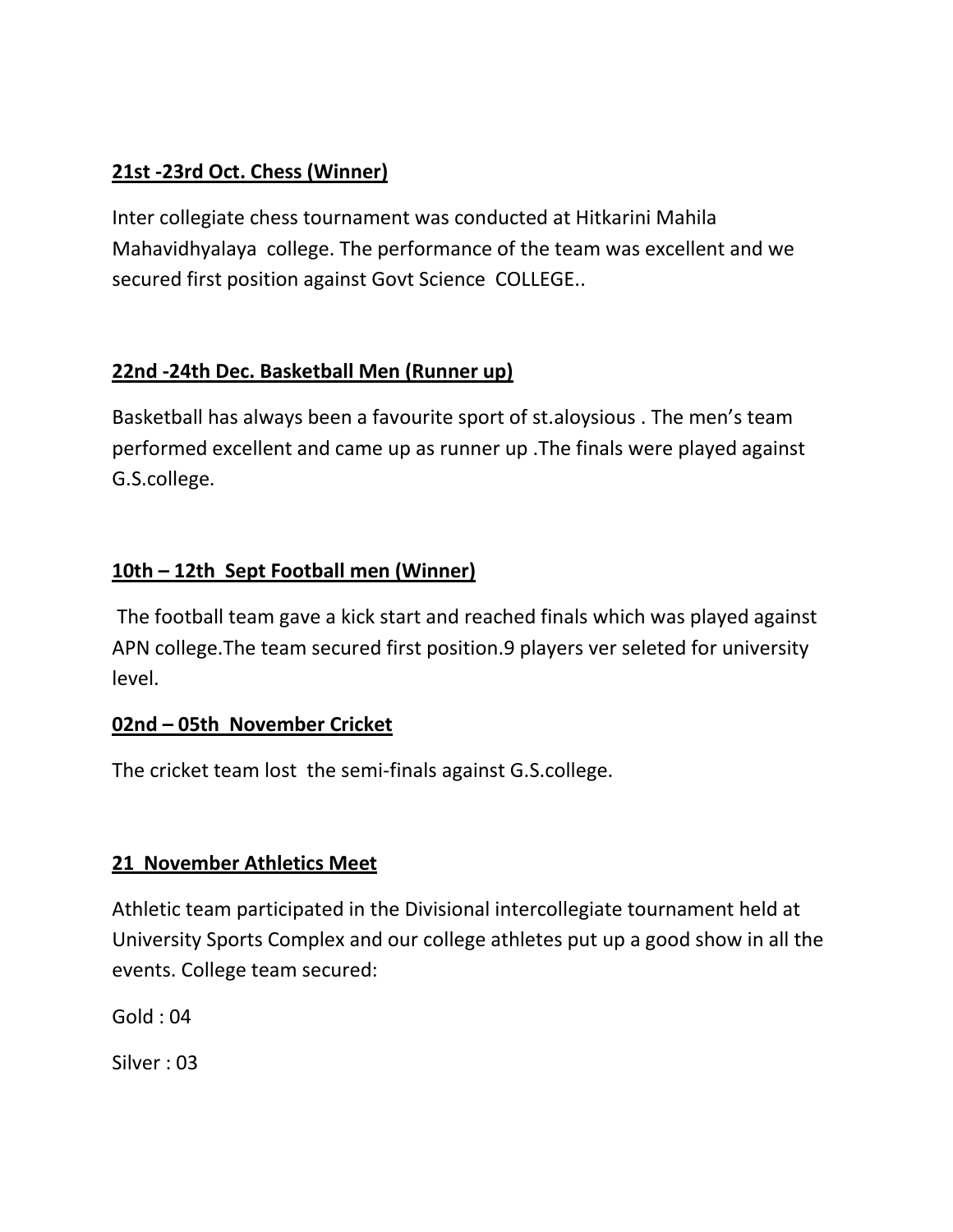#### Bronze : 04

### **Sports Department Organized:**

- 1. Interclass Basketball Tournament in St. Aloysius College.
- 2. Inter-college Football Tournament.
- 3. Division Football Tournament.
- 4. Inter-College Basketball tournament at Govt. Science College.
- 5. Division Basketball Tournament at Govt. Science College.

#### **List of University or Divisional Players 2011- 12**

| 1.  | Shashank Yadav    | Chess      | Division/University |
|-----|-------------------|------------|---------------------|
| 2.  | Yash Singh        | Chess      | Division/University |
| 3.  | Sakshi Tiwari     | Basketball | Division/University |
| 4.  | Vartika Chansoria | Basketball | Division/University |
| 5.  | Aarti Thakur      | Basketball | Division/University |
| 6.  | Arpit Chansoria   | Basketball | Division/University |
| 7.  | Deepak Yadav      | Basketball | Division/University |
| 8.  | Ajit Sharma       | Basketball | Division/University |
| 9.  | Krishna P.Singh   | Basketball | Division/University |
| 11. | Rakshit Ekka      | Basketball | Division/University |
| 12. | Ankur Gogia       | Football   | Division/University |
| 13. | Nikhilesh Rajak   | Football   | Division/University |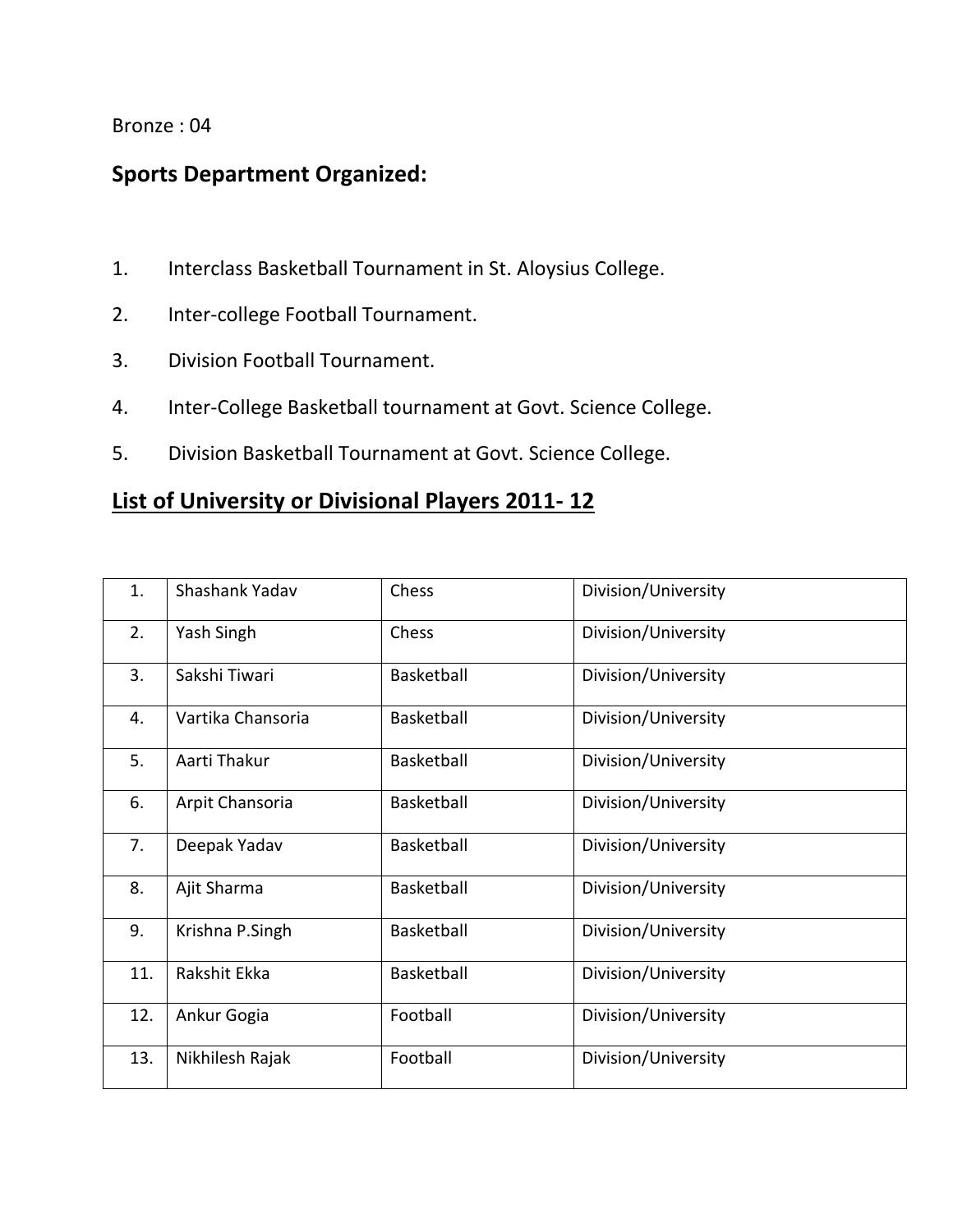| 14. | <b>Richard Phillip</b> | Football           | Division/University            |
|-----|------------------------|--------------------|--------------------------------|
| 15. | Jaffery D'souza        | Football           | Division/University            |
| 16. | Naveen Joshi           | Football           | Division/University            |
| 17. | Toni Johnson           | Football           | Division/University            |
| 18. | Faiz Ansari            | Football           | Division/University            |
| 19. | Prati Rajak            | Football           | Division/University            |
| 20. | <b>Stephen Charles</b> | Football           | Division/University            |
| 21. | Rohit Vishwakarma      | Table tennis       | Division/University            |
| 22. | Saurabh Sinha          | Table tennis       | Division/University            |
| 24. | Satyajit Ghosh         | Table tennis       | Division/University            |
| 25. | <b>Ritu Singh</b>      | Table tennis       | Division/University            |
| 26. | Shivam Yadav           | Kabaddi            | Division/University            |
| 27. | Vasu Kaithal           | Handball           | Division/University/India Camp |
| 28. | Sumit Yadav            | Handball           | Division/University            |
| 29. | Sagar Singh            | Handball           | Division/University            |
| 30. | Bhupendra              | Handball           | Division/University            |
| 31. | Durga Tiwari           | Handball/athletics | Division/University/India Camp |
| 32. | Johnson John           | Athletics          | Division/University            |
| 33. | Shobhna Swamy          | Athletics          | Division/University            |
| 34. | Avinash Dwedi          | Cross-Country      | University                     |
| 35. | Mayank                 | Cross-Country      | University                     |
| 36. | Rohit Bari             | Kho-Kho            | Division/University            |
| 37. | Vikas Kunde            | Badminton          | Division/University            |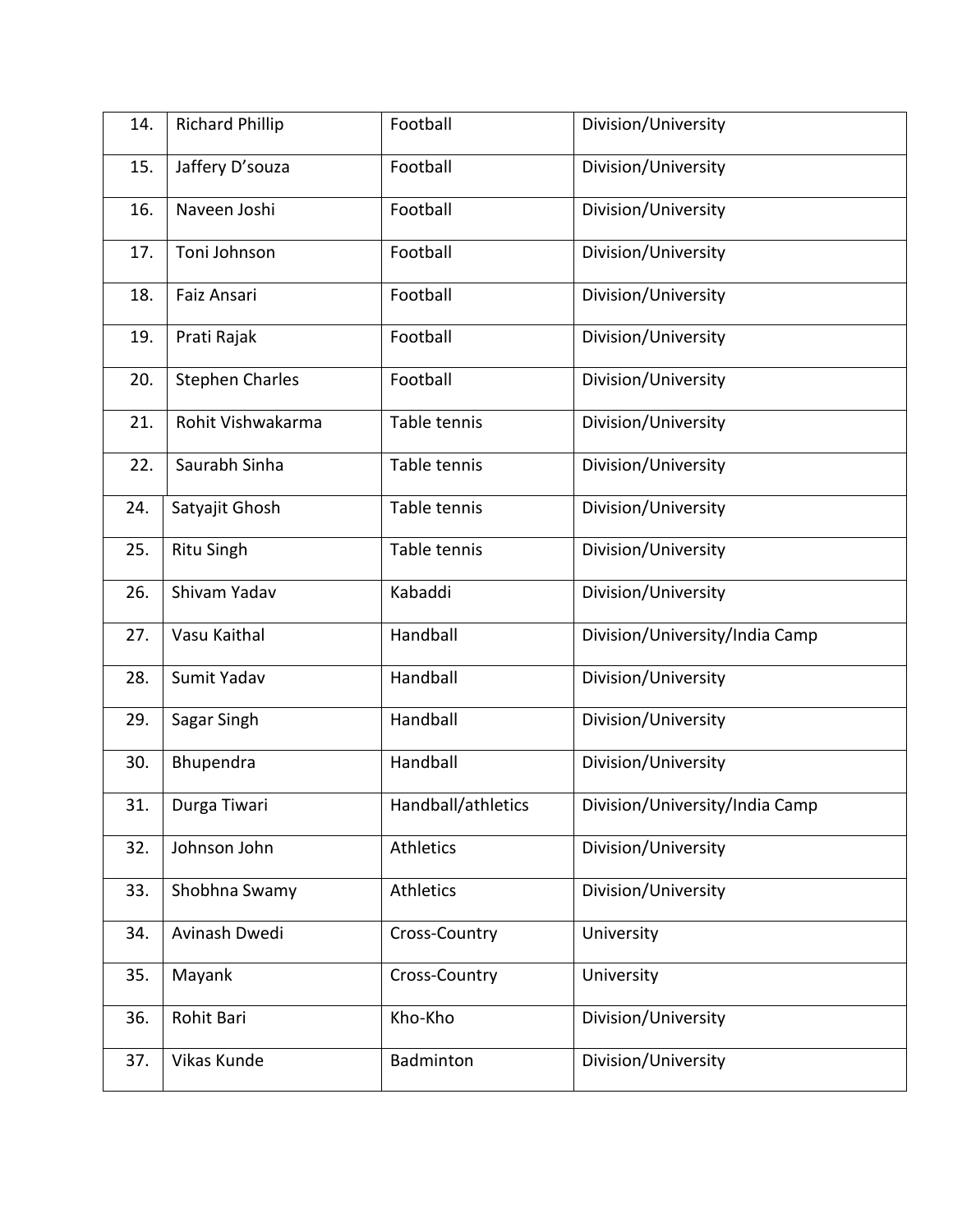| 38. | Ramesh Shukla      | <b>Badminton</b> | Division/University              |
|-----|--------------------|------------------|----------------------------------|
| 39. | Priyamwada Swamy   | <b>Badminton</b> | Division/University              |
| 40. | Ramesh Shukla      | Cricket          | Division/University              |
| 41. | Acchar Kakkad      | Cricket          | Division/University              |
| 42. | Jubin John         | Cricket          | Division/University/Ranji Trophy |
| 43. | Rishi Sharma       | Judo             | Division/University/Nationals    |
| 44. | <b>Rahul Mehto</b> | Judo             | Division/University/ Nationals   |
| 45. | Ashfaq Ali         | Judo             | Division/University/ Nationals   |
| 46. | Suraj Dubey        | Volleyball       | Division/University/ Nationals   |
| 47. | Vinay Patel        | Volleyball       | Division/University Nationals    |
| 48. | Goldy              | Volleyball       | DivisionUniversity/ Nationals    |

# **Annual sports meet 2011-12**

# **100 meter (men)**

| <b>RANK</b> | NAME                | <b>RESSULT</b> | <b>CLASS</b>         |
|-------------|---------------------|----------------|----------------------|
| 1st         | Pawan Mishra        |                | <b>B.Com I sem</b>   |
| 2nd         | Naven Singh         | 9              | <b>B.Com III sem</b> |
| 3rd         | <b>Puneet Yaday</b> |                | Bsc 1sem             |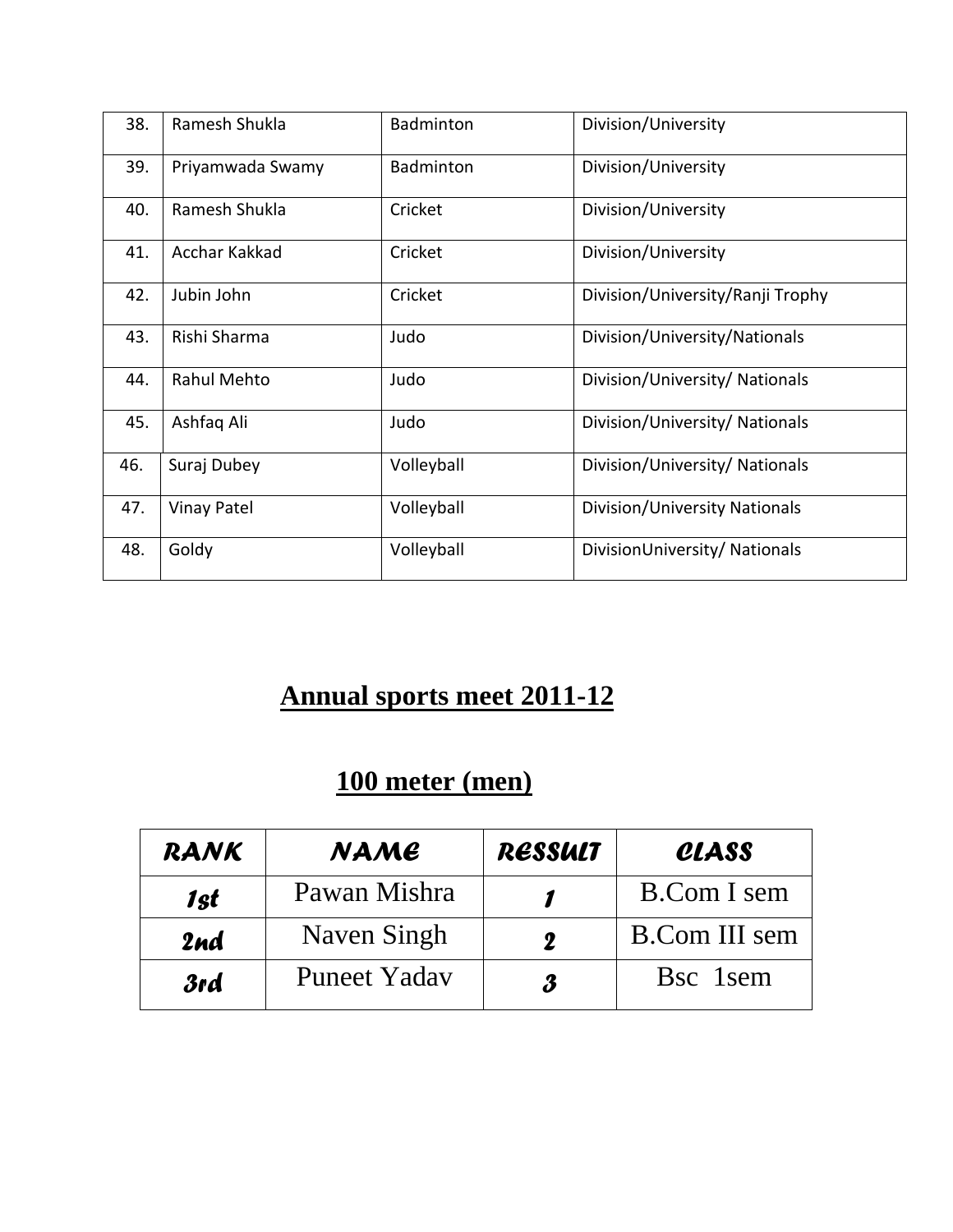### **100 meter (women)**

| <b>RANK</b> | NAME           | <b>RESSULT</b> | <b>CLASS</b>      |
|-------------|----------------|----------------|-------------------|
| 1st         | Durga Tiwari   |                | BA I sem          |
| 2nd         | Manisha Thakur |                | <b>B.Com</b> 1sem |
| 3rd         | Arti Pasari    |                | B.A. III sem      |

### **200 METER MEN**

| <b>RANK</b> | NAME          | <b>RESSULT</b> | <b>CLASS</b>       |
|-------------|---------------|----------------|--------------------|
| 1st         | Johnson John  |                | <b>BSc I sem</b>   |
| 2nd         | Sumit Yadav   |                | <b>B.Com I sem</b> |
| 3rd         | Devendra Bora |                | B.A.V sem          |

# **200 METER WOMEN**

| <b>RANK</b> | NAME            | <b>RESSULT</b> | <i><b>CLASS</b></i> |
|-------------|-----------------|----------------|---------------------|
| 1st         | Durga Tiwari    |                | <b>BAI</b> sem      |
| 2nd         | Meenakshi verma |                | Bsc I sem           |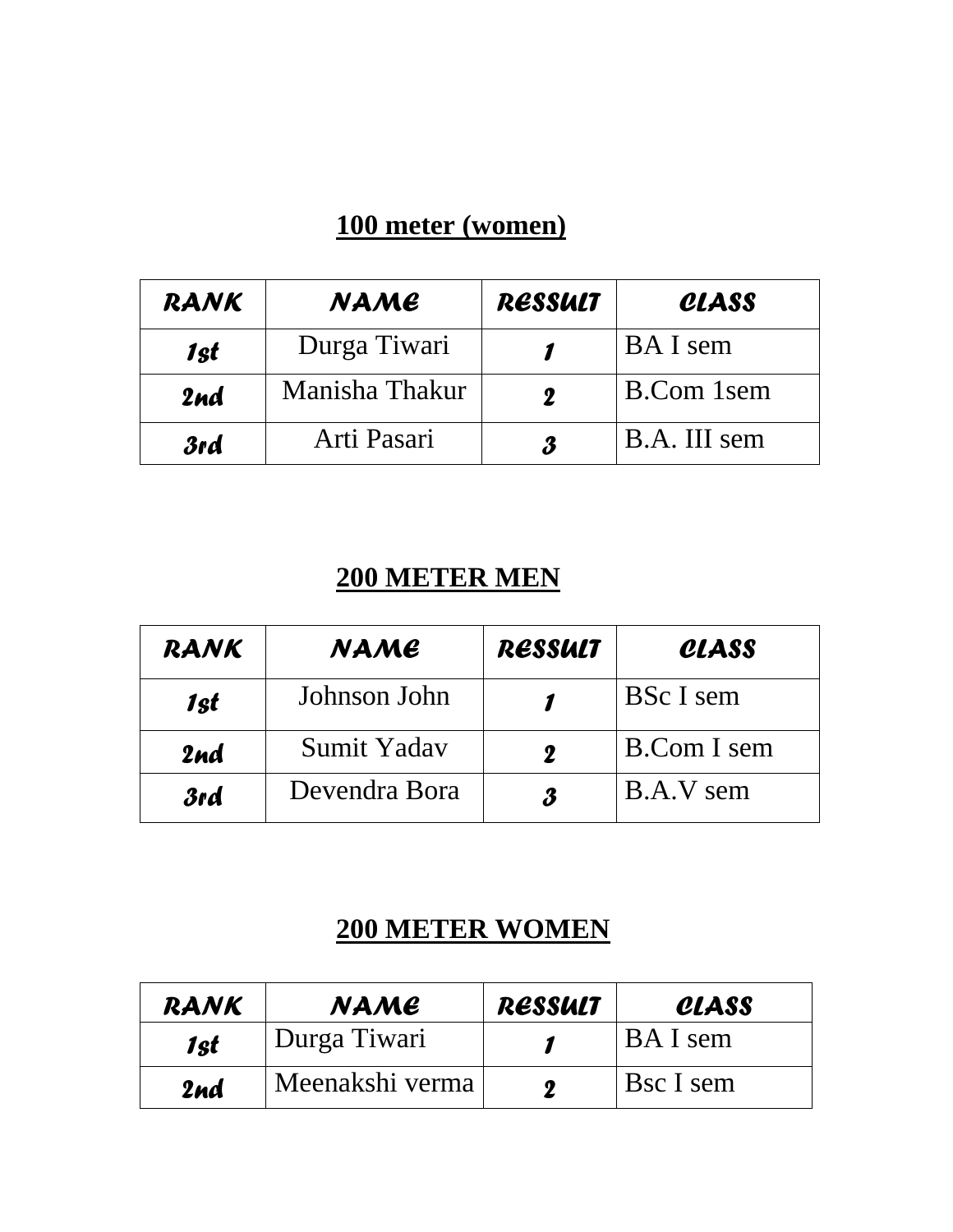| B.com III sem<br>Reena Solomon<br>3rd |
|---------------------------------------|
|---------------------------------------|

### **400 METER MEN**

| <b>RANK</b> | NAME                 | <b>RESSULT</b> | <i><b>CLASS</b></i>  |
|-------------|----------------------|----------------|----------------------|
| 1st         | <b>Sumeet Verma</b>  |                | <b>B.Com III sem</b> |
| 2nd         | <b>Manjeet Singh</b> | 9              | <b>B.Com V sem</b>   |
| 3rd         | Anuj Sipahi          |                | Bsc V sem            |

### **800 METER MEN**

| <b>RANK</b> | NAME                   | <b>RESSULT</b> | <b>CLASS</b>        |
|-------------|------------------------|----------------|---------------------|
| 1st         | <b>Avineesh Divedi</b> |                | <b>BAI</b> sem      |
| 2nd         | Manoj Kumar            |                | <b>BBA</b> I sem    |
| 3rd         | Rajneesh Yadav         |                | <b>B.Sc III sem</b> |

## **800 METER WOMEN**

| <b>RANK</b> | NAME                   | <b>RESSULT</b> | <b>CLASS</b>      |
|-------------|------------------------|----------------|-------------------|
| 1st         | Manisha<br>viswakarama |                | <b>BA III sem</b> |
| 2nd         | Neha srivas            |                | B.Com III sem     |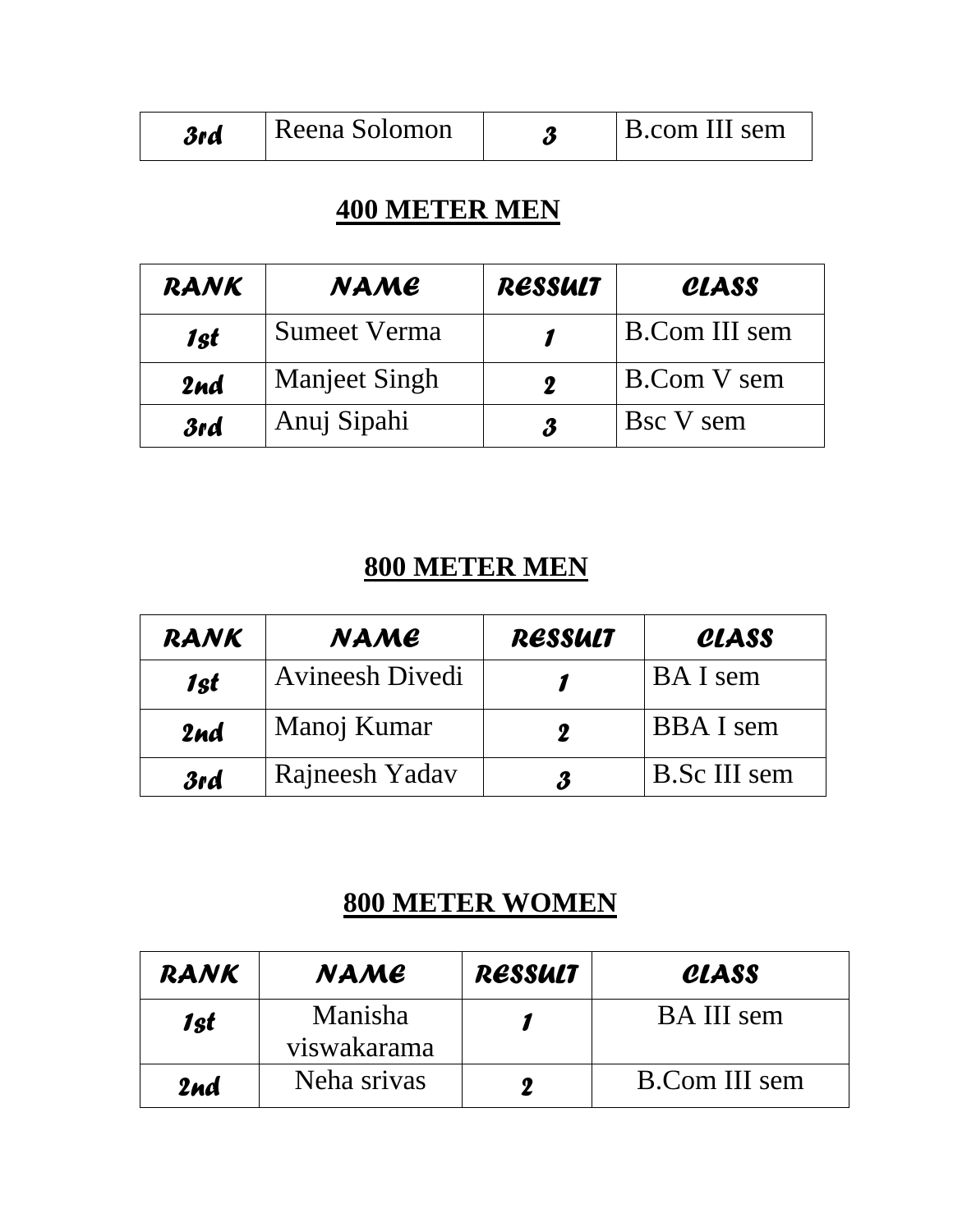| 3rd | Megha Naidu |  | <b>BBA</b><br>sem<br>v |  |
|-----|-------------|--|------------------------|--|
|-----|-------------|--|------------------------|--|

## **1500 METER MEN**

| <b>RANK</b> | NAME                | <b>RESSULT</b> | <b>CLASS</b>        |
|-------------|---------------------|----------------|---------------------|
| 1st         | <b>Ankit Sharma</b> |                | <b>B.Com V sem</b>  |
| 2nd         | Naman Shriyas       |                | <b>B</b> sc III sem |
| 3rd         | Meet Rajak          |                | B.Com I sem         |

## **LONG JUMP (MEN)**

| <b>RANK</b> | NAME           | <b>RESSULT</b> | <b>CLASS</b>      |
|-------------|----------------|----------------|-------------------|
| 1st         | Johnson John   |                | <b>BSc</b> I sem  |
| 2nd         | Raj Narayan    |                | <b>BBAI</b> sem   |
| 3rd         | Mohit Majundar | 3              | <b>BCom V</b> sem |

### **DISCUSS MEN**

| <b>RANK</b> | NAME                | <b>RESSULT</b> | CLASS         |
|-------------|---------------------|----------------|---------------|
| 1st         | Manish Mehta        |                | B.A. V sem    |
| 2nd         | <b>Prateek Nema</b> |                | B.Sc III sem  |
| 3rd         | Deepak Moray        |                | B.Com III sem |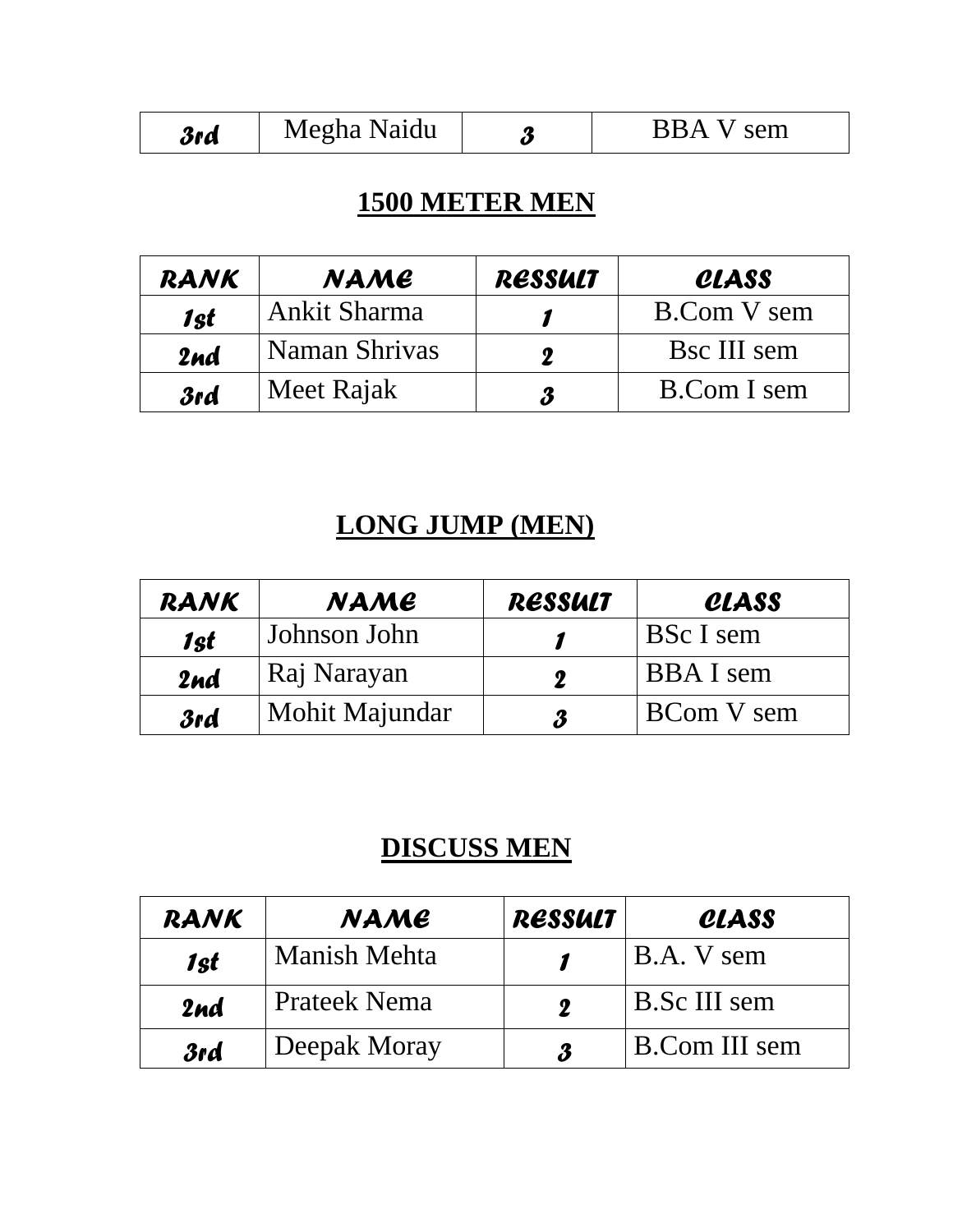# **DISCUSS WOMEN**

| <b>RANK</b> | NAME          | <b>RESSULT</b> | <b>CLASS</b>         |
|-------------|---------------|----------------|----------------------|
| 1st         | Sakshi Tiwari |                | <b>B.Com I</b> sem   |
| 2nd         | Shubhi Ahuja  |                | $M$ .sc $3^{rd}$ sem |
| 3rd         | Pinki Tiwari  |                | BA V sem             |

## **SHOT PUT WOMEN**

| <b>RANK</b> | NAME            | <b>RESSULT</b> | <b>CLASS</b>       |
|-------------|-----------------|----------------|--------------------|
| 1st         | 'Durga Tiwari   |                | <b>BAI</b> sem     |
| 2nd         | Meena Tiwari    |                | <b>BCA I sem</b>   |
| 3rd         | Anushree Mishra |                | <b>BBA III</b> sem |

### **SHOT PUT WOMEN**

| <b>RANK</b> | NAME          | <b>RESSULT</b> | <b>CLASS</b>         |
|-------------|---------------|----------------|----------------------|
| 1st         | Naman agrawal |                | <b>B.Com III sem</b> |
| 2nd         | Veera singh   |                | <b>BBA</b> I sem     |
| 3rd         | Anuj sharma   |                | <b>BBA III sem</b>   |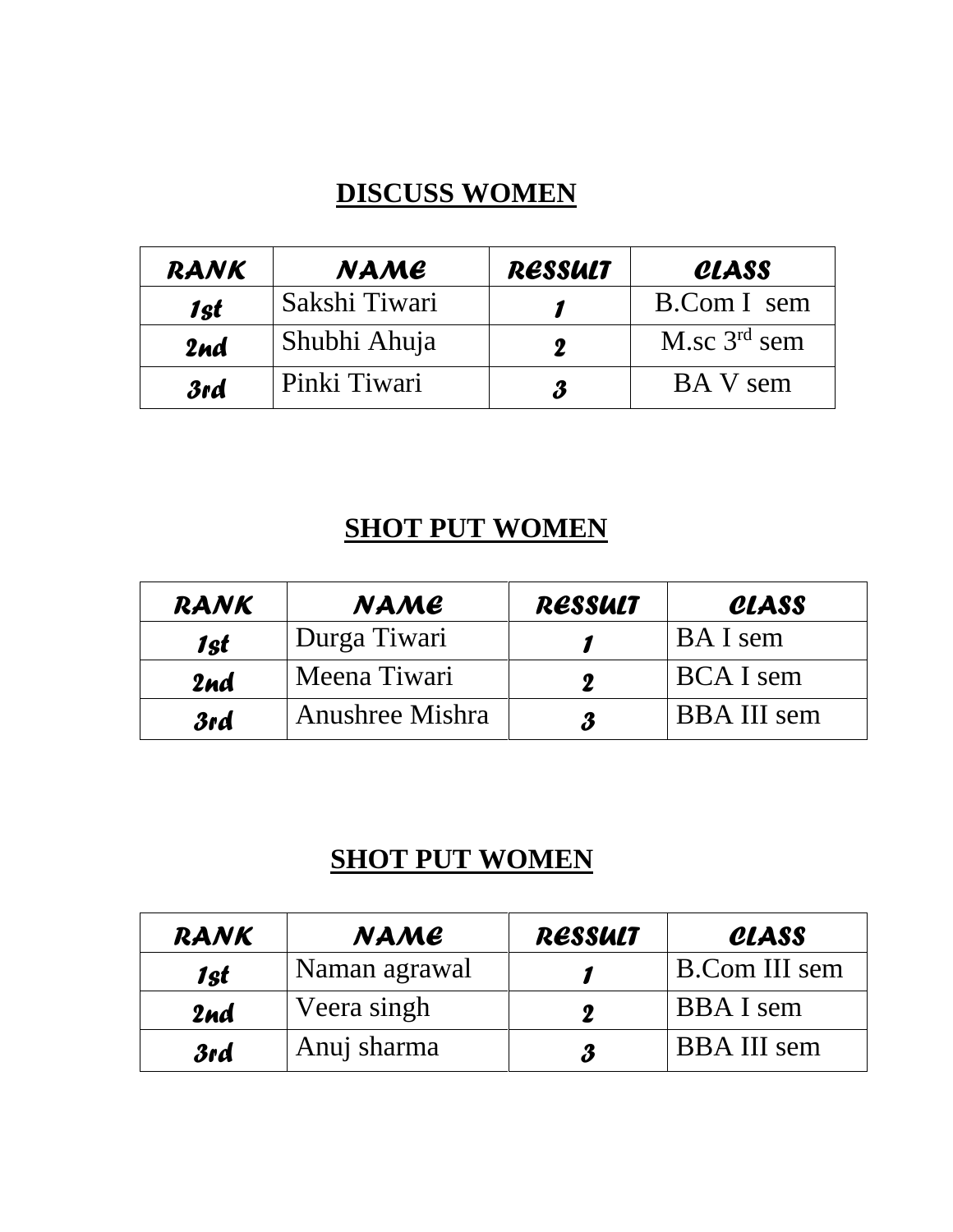### **JEWLIN THROW MEN**

| <b>RANK</b> | NAME          | <b>RESSULT</b> | <b>CLASS</b>         |
|-------------|---------------|----------------|----------------------|
| 1st         | Naman agrawal |                | <b>B.Com III sem</b> |
| 2nd         | Veera singh   |                | <b>BBAI</b> sem      |
| 3rd         | Anuj sharma   |                | <b>BBA III</b> sem   |

### **JEWLIN THROW WOMEN**

| <b>RANK</b> | NAME           | <b>RESSULT</b> | <b>CLASS</b>       |
|-------------|----------------|----------------|--------------------|
| 1st         | Ritu singh     |                | Bsc V sem          |
| 2nd         | Menakshi Khare |                | Bsc V sem          |
| 3rd         | Poonam Hirani  |                | <b>B.Com I sem</b> |

Sport Department Organized **Annual Athletics Meet**

### **Best Sport Personality Award**

- **i) Johnsom john Men ( B.Sc.I Sem. )**
- **ii) Shobhana Swamy Women ( B.A. III Sem.)**

**Mr.Harish Dubey Sports Officer St. Aloysius College**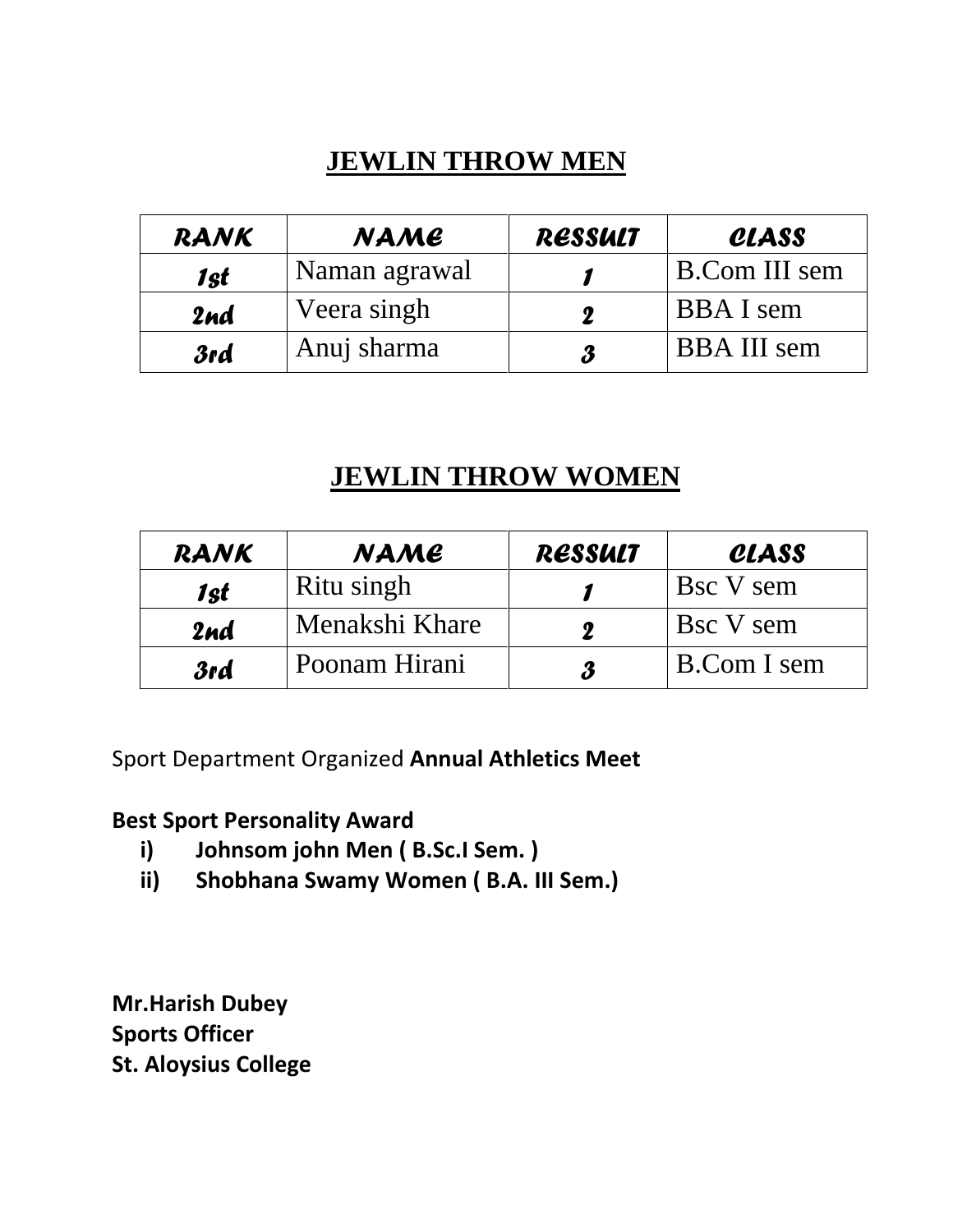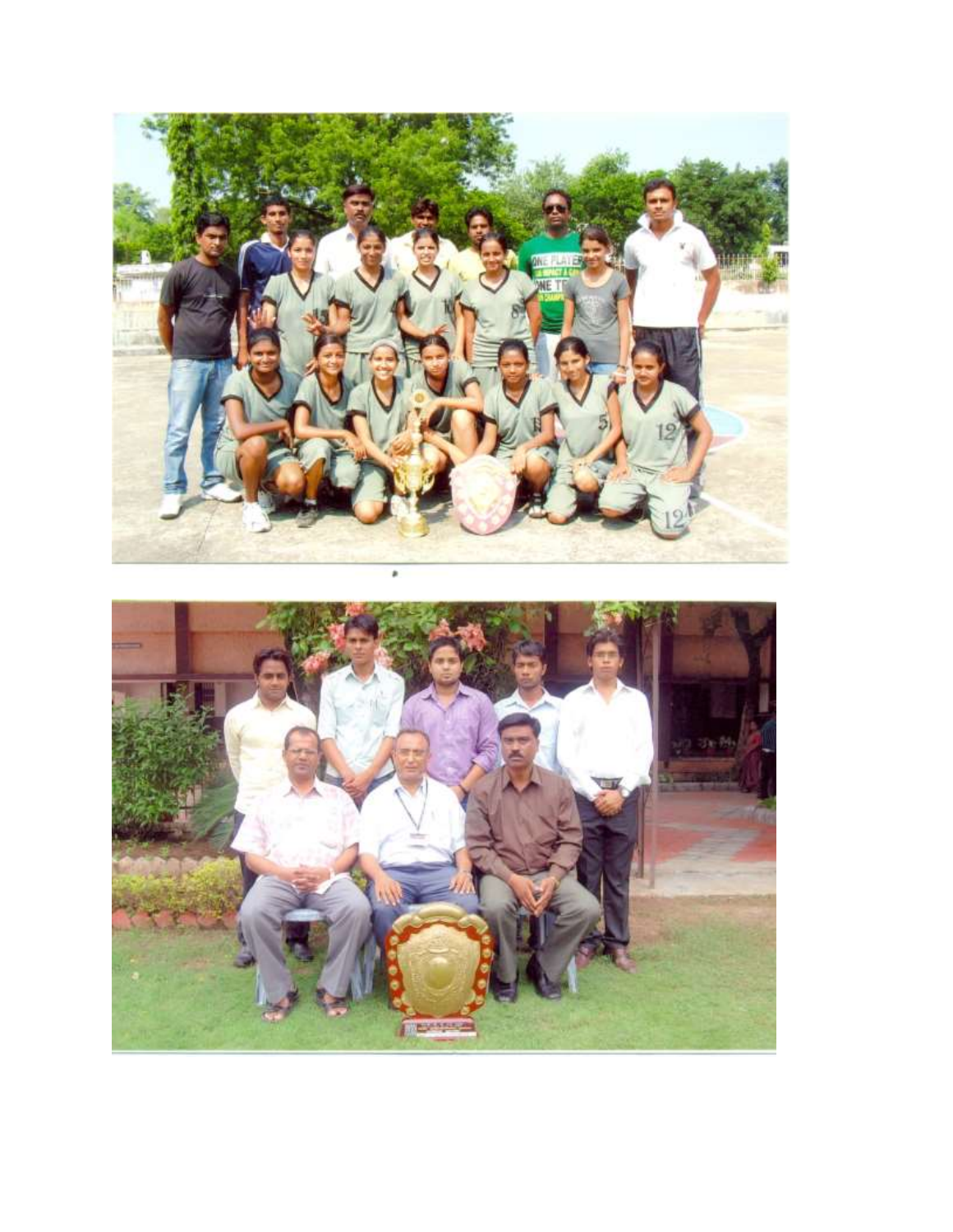